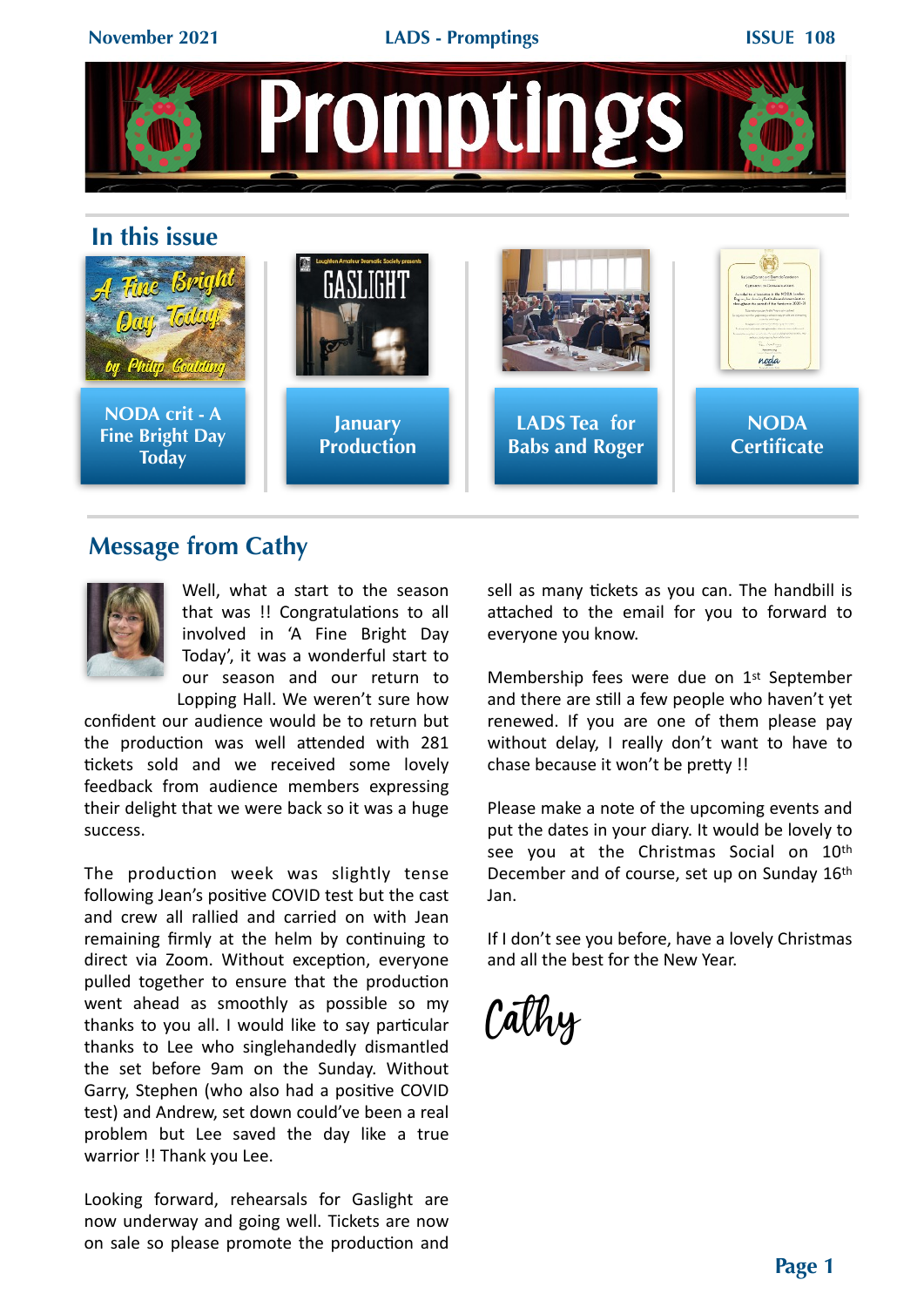

# **Dates for your diary**

| Fri 10th December            | LADS Christmas Social - 8:00pm in Buckleys Bar                |
|------------------------------|---------------------------------------------------------------|
| Sun 16th January             | Set Up for 'Gaslight' from 9:30am - Lopping Hall              |
| Thur 20th - Sat 22nd January | Gaslight'                                                     |
| Sat 22nd January             | After show shindig (location tbc) - all welcome               |
| Sun 23rd January             | Set Down - 10:00am start                                      |
| Mon 24th January             | Crit. At 7:30pm in Small Hall followed by curry - all welcome |
| Thur 27th January            | Read through for the June production                          |
| Fri 28th January             | First Rehearsal for Frost/Nixon                               |

# **Members' News**

We're delighted to welcome Amy Taylor who is playing Nancy in *Gaslight* and Martin Polaine who is assistant props for *Gaslight*. We're also delighted to welcome back Emma Middleton after a long absence from LADS. Emma is playing Mrs Manningham in *Gaslight*. 

# **NODA Crit. - A Fine Bright Day Today**

I was looking forward very much to returning to Lopping Hall after this long enforced break to see live drama again in Loughton. What hit me as strange was that after just a few minutes it was like we'd never been away. There was the familiar buzz in the bar, friendly faces all around and people pleased to meet up once again. Thank you for gathering us together and presenting this delightful well-crafted play.

### **Choice of play**

I suspect most of the audience wouldn't be familiar with A Fine Bright Day Today, I was one of them. So, I bought the script a few weeks ago and settled down to read it. With a tea break in the interval, I read it in one sitting and loved everything about it. What a good find.

It seems to make good sense to go for a small cast play during these socially distancing times, but of course that brings the added pressure of relying on a few people to keep well. No chance of someone stepping in at the last moment or doubling up. I was sorry Jean couldn't be present for the performances but these are strange times.

### **Front of House**

I always like the LADS shirts. It helps the audience pick out a helper and gives the impression of a large company with many members all willing to play their part. We always get a warm welcome from the FoH crew, it's now such a feature.

I liked the mobile phone announcement which unfortunately continues to be necessary. I could see that it may interrupt any pre-performance mood but not in this case.



#### **Programme**

At last, a programme I could read without a magnifier! Thank you for using a readable font in a colour that worked, and pictures I could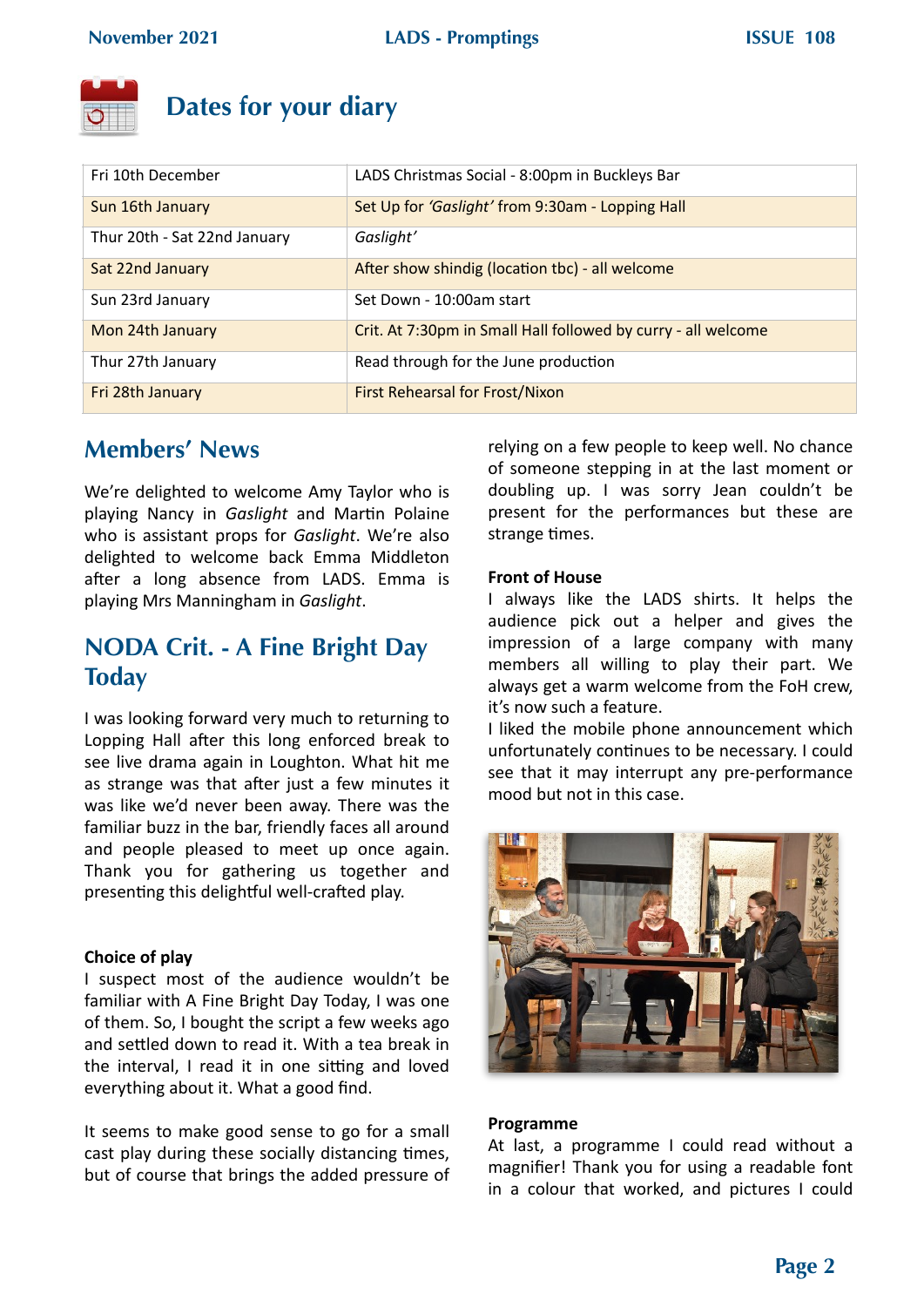see. It sounds basic but it is good to see that you are a society that fully understands the importance of a readable programme in a theatre setting.

I would have liked to know what the scene change music was, we did hear a lot of it after all.

#### **Set and Staging**

As I turned to the stage having found my seat I actually said 'wow'. It looked as good as a West End play. The depths and angles gave added interest and the set dressing made the look and feel just like someone's home. Fridges, kitchen cupboards, running water (well done) and even a copy of Delia Smith's Complete Cookery Course which was so Margaret. If this was on Airbnb I'd take it for a week. All well-constructed as I would expect of LADS. Please keep photos if you wish to enter the NODA scenic award.

One thought on the coastal path was that two flats didn't seem enough. Much of the time Milton played his scenes backed by the orangey/ yellow wall of the hall. The lights cast shadow on the wall too. Perhaps a third flat against the wall would have been better.

#### **Direction**

Jean Cooper made the scenes between the three actors flow so naturally. I was wondering if you choregraphed the moves or workshopped the piece allowing the actors to stand, sit and move as they saw fit and what felt natural. That was the impression it gave anyway. One maybe forgiven for thinking that only two actors on stage most of the time would be restricted in creating a variety of pictures but this wasn't the case. 

I can imagine that there must have been a very close collaboration between Director and actors. A four hander I would say. I suspect lots of coaching came about to bring such excellent performances and maybe plenty of trying it this way and that until you were all satisfied. The intimacy achieved on stage would have come from the tone created by Jean during those evenings rehearsing and it was thus even more of a shame you couldn't be with your colleagues for performance. I do feel for you.

#### **Cast**

I am full of admiration for all three of you for even agreeing to take on such gigantic parts. Parts where you were so exposed. There is little business in the play to hide behind or even much plot to carry you through. It was mainly you, your characters and their emotions, thoughts and feelings. It was your job to keep your audience engaged and entranced by this situation and you did it superbly with only the script and the words to pull you through.

#### **Margaret Harvey**



Val Jones made Margaret totally believable. It was easy to believe that this Margaret did live in that house, did work in the store up on the bypass, was married to an uncaring Trawlerman and was disappointed in Rebecca's choice of partner. So much so that if I came by Lopping Hall next Thursday I might just find her still there.

The look Val achieved in Margaret in the way she moved, moaned and saw her world gave the character depth and rigour. The clothes were spot on. Margaret was not one to look out for next season's fashion. Well done Liz Adams for giving Margaret such a drab look at the beginning and a slight smartening over time. The accent, straight from growing up in the last house on the row backing onto the moors gave authenticity and was well maintained and with good diction throughout.

I liked the way Val showed awkwardness and fear when Margaret was taken out of her rather tight comfort zone. Seeing Milton in his dressing gown achieved a fluster of note.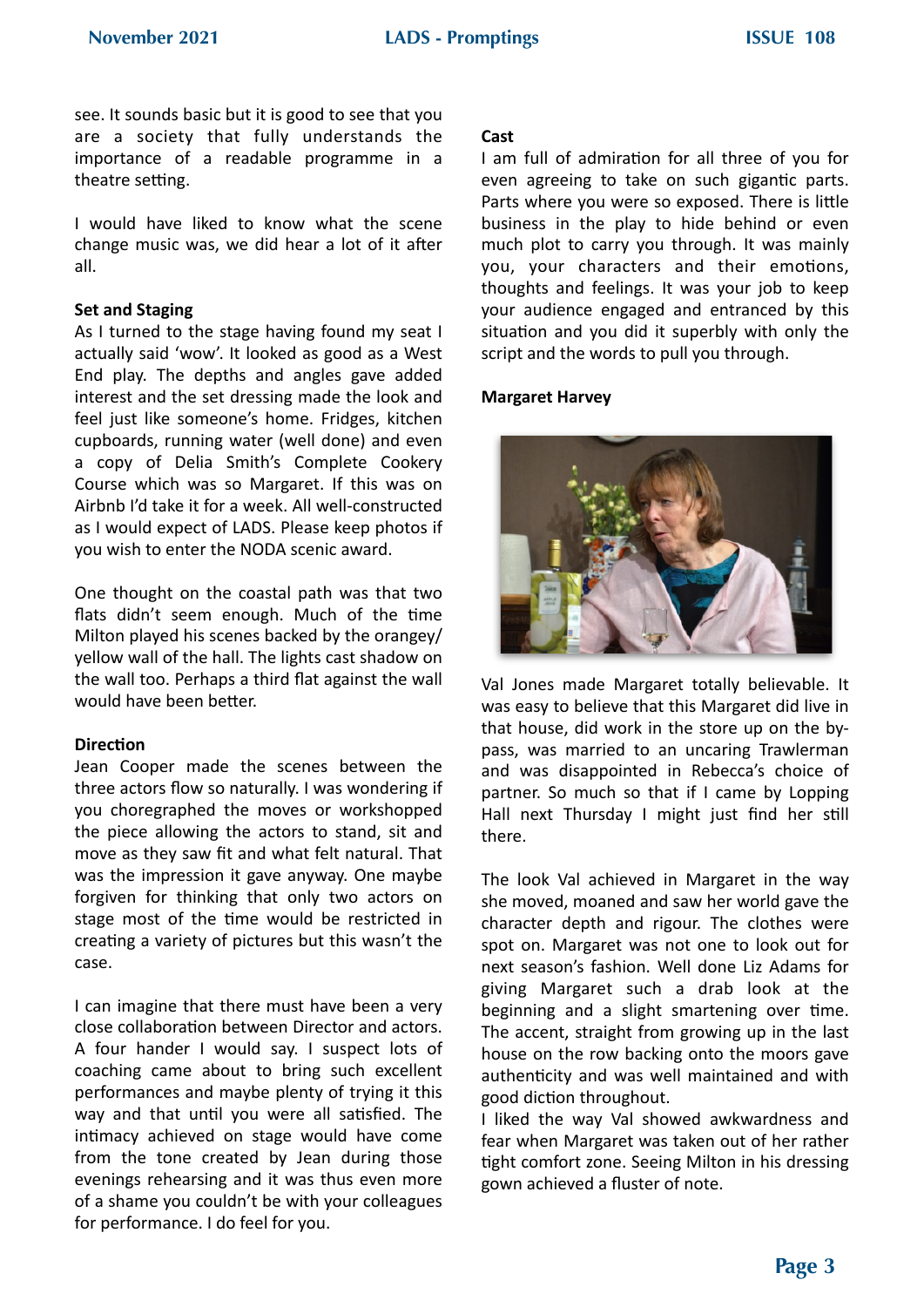Her nervousness when going 'somewhere strange" "or talk to people I don't know". Although we didn't actually witness these events we were left in no doubt that this was true. Inside her comfort zone Margaret was always in charge, caring for the kitchen, wiping the table, putting things away, lids on pots and it gave a good contrast.

Val's delivery was a pleasure to listen to. Good emphasis when required and shaping the line to give impact to the meaning. A fine skill.

Perhaps the character development was slightly underplayed as we saw Margaret fall for Milton or at least the idea of Milton and then "taking the plunge". Perhaps we could have seen more turmoil in the challenges she was facing, some regret when Margaret lets Milton walk out of the door. Maybe another gear of genuine affection when Milton collapses which makes the departure even sadder for the audience and less of a surprise when they're off up to bed on "you fit then". Just a thought.

#### **Rebecca Harvey**



Lisa Kirby brought great life and energy to the part of Rebecca Harvey. Rebecca gives the play the hope that changes are available and shows the courage required to break out of the Harvey household. As she says "We're all afraid Mum, we just cover it up the best we can". Lisa grabbed this breaking away sentiment really well and despite Margaret's fear of losing her, she showed the determination not to be emotionally blackmailed.

The love for Rebecca's mother was still apparent in the portrayal and the facilitation of Milton staying in the house was a lovely example of bringing something different to Margaret who was so unprepared to seek any kind of change herself.

The North East accent was a great choice and helped place the coastal town somewhere in Northumbria. North of Blyth before you get to Berwick?. Not an easy choice of accent unless you come from those parts. If the accent was adopted for Rebecca, very well done Lisa.

Lisa acted with a natural flow and I believed she had been brought up in that home. The lines fell naturally and she gave much warmth to the part. Rebecca spoke quicker than the oldies which is a common characteristic in people of Rebecca's age. This gave another differentiation between Lisa and the others. We heard every word though, even with the pace and accent.

One thing to think about is if you could have found ways to get even more inside this character. On one or two occasions it felt like you were acting rather than being Rebecca. Particularly earlier on when sorting through the box and then later in Act II scene 6. Maybe there could have been another gear of real frustration and pain that your mother wasn't seizing this rare opportunity. A few raised voices. But I'm being very picky, I really enjoyed your performance and you added greatly to the overall piece.

#### **Milton Farnsworth**

Howard Platt played Milton as a gentle, lovely, easy going fellow with a side order of humility and bearing a few secrets which he was happy to divulge when the right moment arrived. We heard of his "struggle with his own inadequacies" and we saw an awkwardness in his character at first. There were a number of layers to Milton and we saw these building over time. A good example of developing a character.

The self-reflecting monologues that Philip Goulding gives Milton I thought were rather poetical and cleverly structured. Act 1's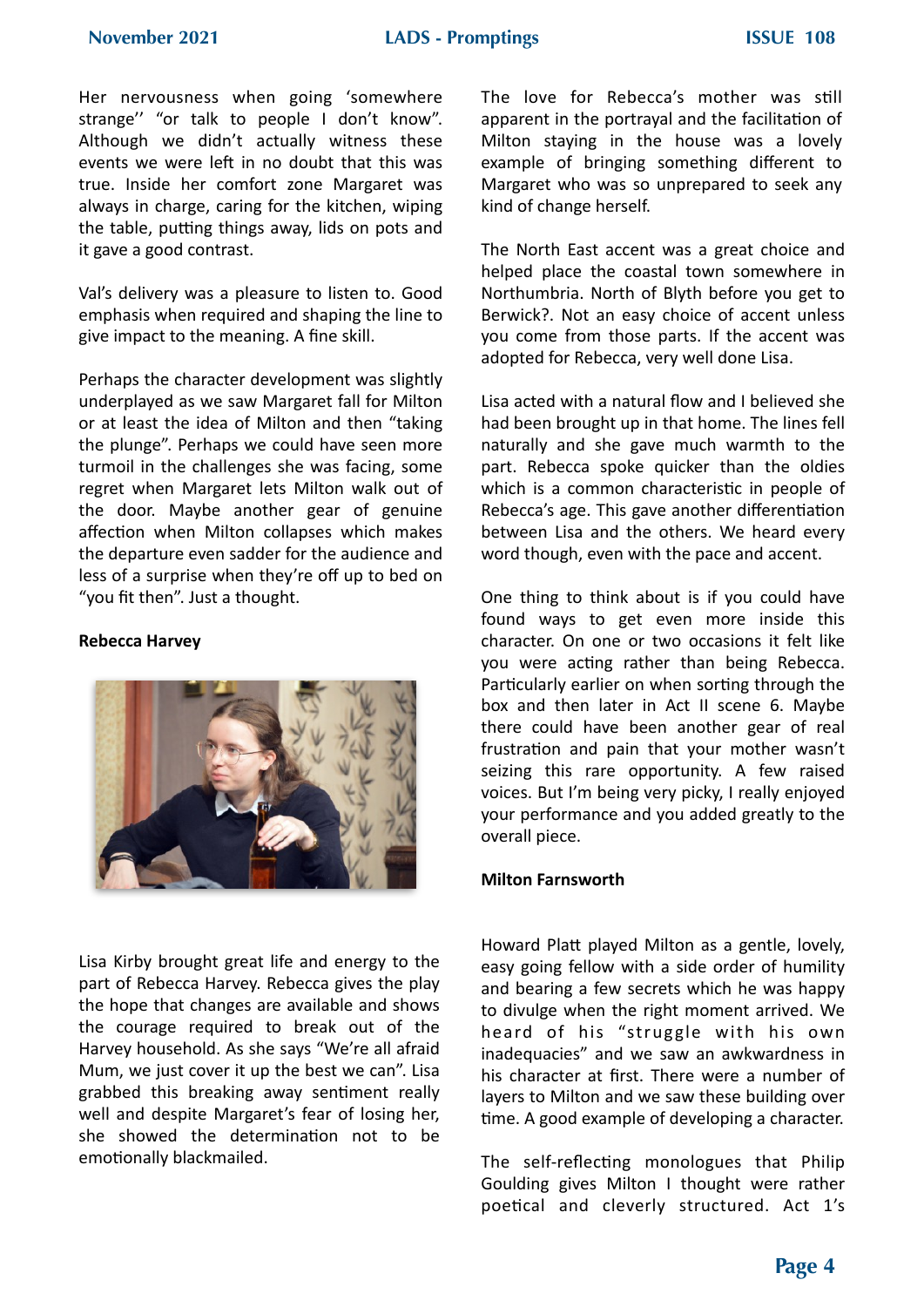description of Broome echoing Milton's own situation is only evident in hindsight and then only for the very attentive. Howard delivered these speeches with sensitivity bringing out Milton's philosophy on life with eloquence. Howard has a lovely tone of voice, easy on the ear and comfortable to be in the presence of. Perhaps a venture into audio bedtime stories beckons. I thoroughly enjoyed Milton telling his stories especially the bees and the accidental wealth, very engaging.



Milton appeared comfortable in his own skin, even confessing to "walking around naked as a babe" at home. His delight to be in his dressing gown gave plenty of distress to Margaret. The interaction and relationship between Margaret and Milton was worthy of note. I did believe they liked each other and found each other's company warm and pleasing. There was a lovely ease between the two actors that welcomed the audience to look on this blossoming friendship. The duologues were played with real skill.

One thing I would point out to Howard was that at the beginning of the evening he did have a tendency to move about rather too much. A bit of 'dancing' with the upper body didn't feel natural and gave a sense of over performing. I suspect this was nerves related because in the final monologue Act II scene 7 the movement was gone and a stillness and discipline of gesture enhanced the poetry of the words and didn't distract from Goulding's fine script. Something to be conscious of perhaps as you develop your fine talent.

#### **Sound and Lighting**

The sound effects played a significant part and well done to Andrew Rogers in collecting the range of birds, cars, music and fighter jets. All appeared carefully chosen.

With 15 different scenes I think we heard the same or similar piano music 15 times in the scene changes. I started off at 8 o'clock liking the few bars of music very much, wanting to know what it was. By the twelfth time I'd had enough. Could you not have used different pieces of a similar style? This was a good example of having too much of a good thing.

#### **Scene changes**

Some of the many changes seemed to take a long while. I appreciate the required costume changes take time but with a blackened stage and that music again it became disengaging. Maybe leave a worker light on. I think it's okay for the audience see the change of props or set up for the next scene.

#### **Summary**

This was a great success reliant on a small, dedicated team that showed real cohesion bringing together a rare performance of a little known play. Fine collaborative acting on a very good set enhanced by sound and lighting delivered a play to remember. As Jean Cooper said in her programme notes' a gentle, poignant and funny play that was very well crafted. Thank you.

### **Paul Danes**

# **LADS Afternoon Tea**

I have been a member of LADS for over 30 years, but still feel a relative newcomer compared to Babs and Roger, who have clocked up 70 and 65 years respectively. We had already commemorated the astounding achievement of their combined 135 years earlier in the year by carrying out Zoom interviews which were posted on YouTube, but had been struggling during these pandemic times to work out when we could all celebrate together. Then the committee came up with the idea of an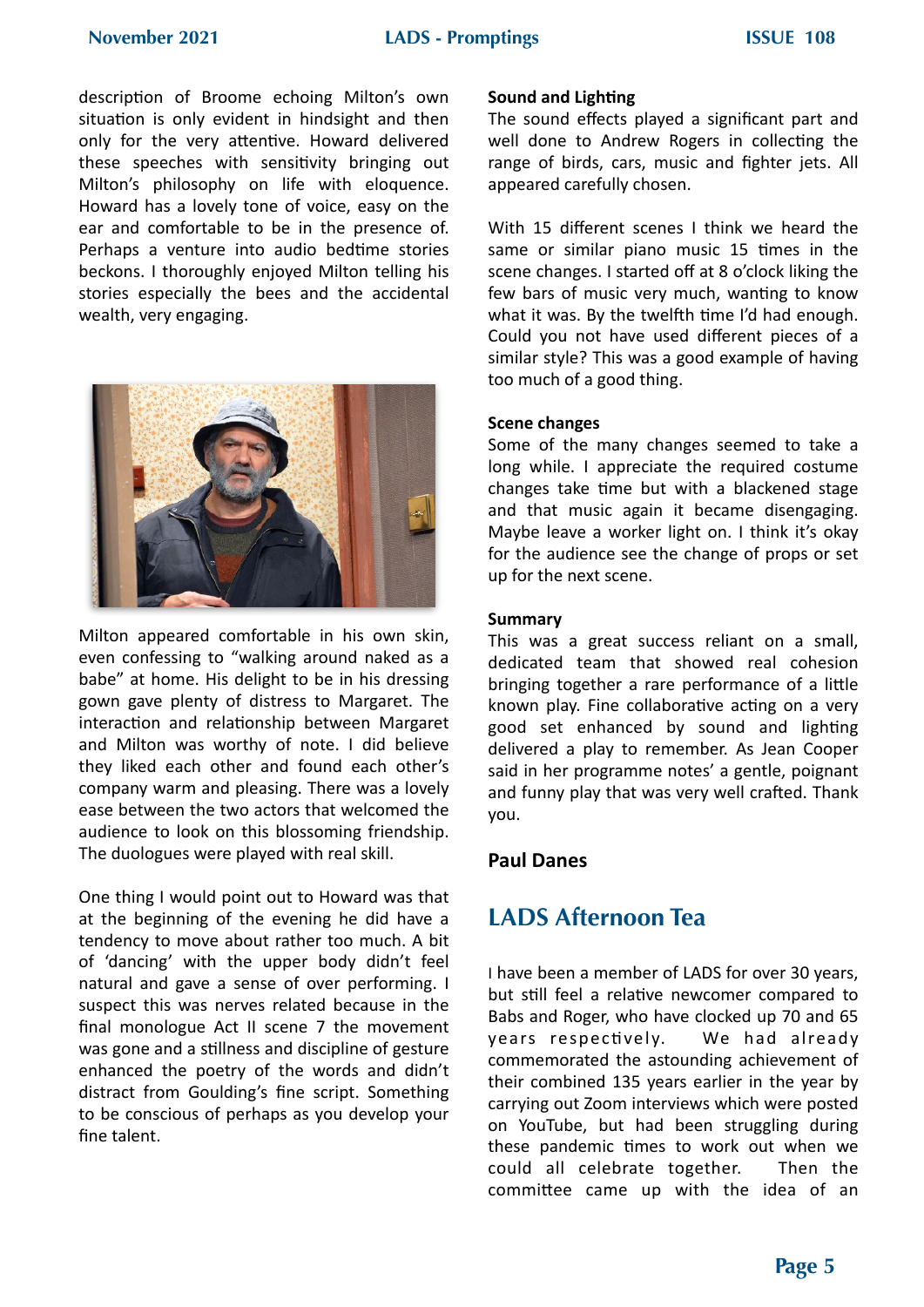afternoon tea at Lopping Hall, where we could all chat in the relative safety of the large hall.

A date was decided which suited both our guests of honour, and the invitations went out. Lots of LADS members, past and present, arrived to see Babs and Roger and marvel over their achievements (although there were many friends, who could not make the date because of prior commitments, so maybe we could do another event in 2022). The committee had really excelled by decorating the hall with colourful bunting and putting out tables with pretty tablecloths. There was a mountain of cakes which had been baked by members, and delicious sandwiches, as well as copious amounts of tea and coffee and a few bubbles too!!

We presented Babs and Roger with large photo albums which charted all the productions they had been involved in over the past 70 years, and members signed the back pages with messages of love and admiration. If you weren't there on the day and saw the albums, I urge you to give Babs and Roger a call and go and see them (and you can add your name to the pages at the







back). It was a truly wonderful afternoon, full of love and warmth. Well done, the LADS!!

Following is an excerpt from the speech I made on the evening ...

*"I have had the privilege of being friends with*  Babs and Roger, in and out of LADS, for over 30 *years. Babs has directed me in many plays and I have played Bab's grand-daughter, Roger's*  daughter and his love interest – and I have learnt so much from both of them, by just watching *and listening. But we have also shared many meals together and theatre trips, as well as us all* being involved in the running of Lopping Hall as Trustees and Hall Secretary. It is during these *social times that we got time to chat and find out about all the history of their time in LADS ...* and the thing that always comes out is the *amount of fun they had! We have heard wonderful stories of parties, theatre outings, holidays and travel, and all the things they got up* to with their LADS' friends over the years – so *much* so, that I think there is another YouTube *presentation right there.* 

*I have always greatly admired their theatrical*  skills, but now I admire their resilience as well. Their determination not to retire from LADS, to in Bab's words- "do what you can"- which have *included Bab's bounteous set up lunches, helping members with lines, working FOH serving teas*  and coffees, sitting on the ticket desk, doing FOH *manager and so much more. And during the past 20 months, which I would term "LADS' Zoom Period", both Babs and Roger have been able to perform*  again in the radio plays we have read and the Youtube productions, including "Isolation stories", poetry in "A Walk on the Wild Side" and, the part *Roger* was born to play, Badger in "The Wind in *the Willows"."*

With love and admiration.

**Jean.**